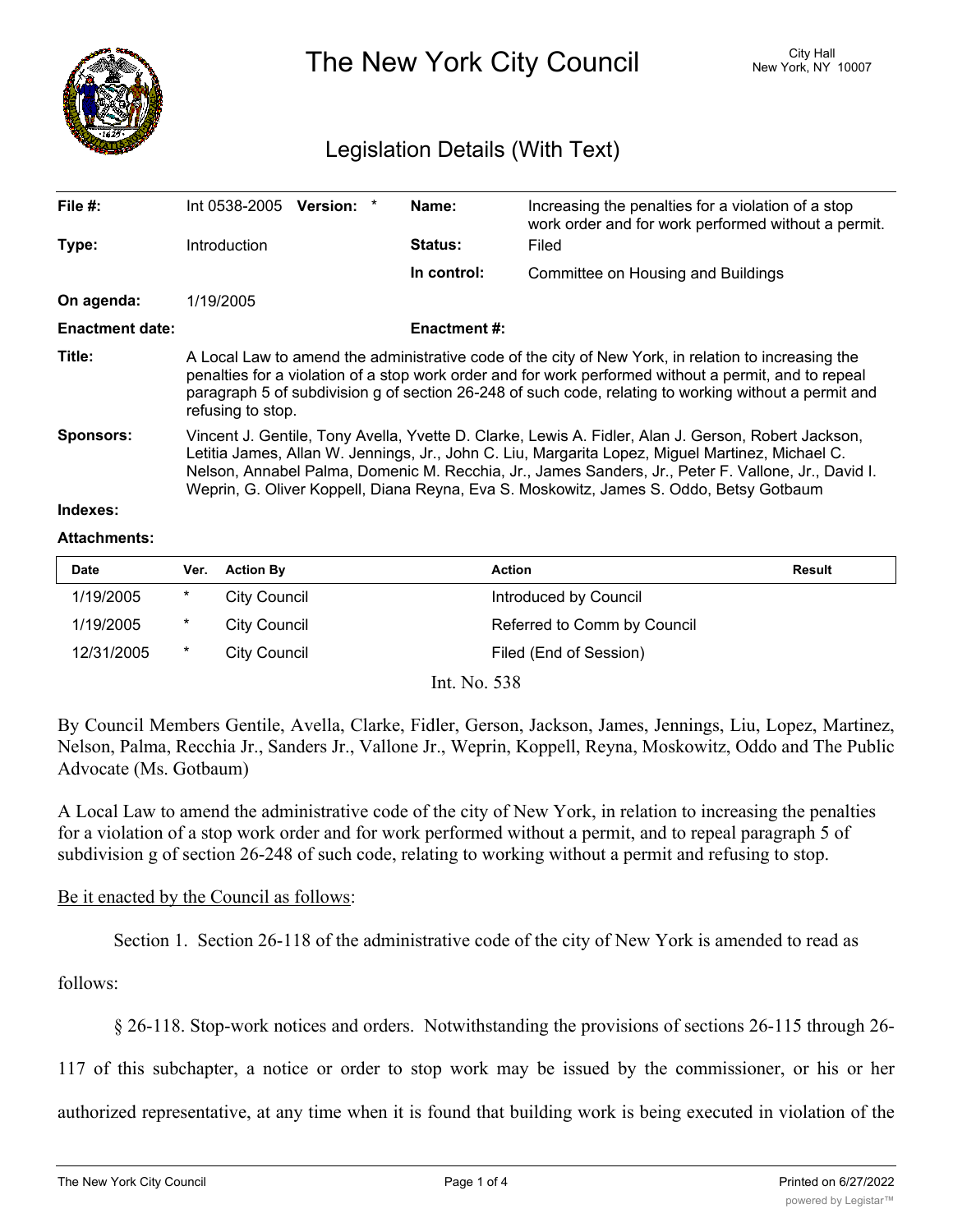provisions of any law, rule or regulation enforceable by the department, or in a dangerous or unsafe manner.

Such notice or order may be given orally or in writing to the owner, lessee or occupant of the property involved, or to the agent of any of them, or to the person or persons executing the work and may require all persons in and about the building or premises to vacate the same forthwith, and also require such work to be done as, in the opinion of the commissioner, may be necessary to remove any danger therefrom. The police department shall, upon the request of the commissioner, assist the department in the enforcement of this section.

Conditions warranting issuance of a stop work order include but are not limited to, the failure to have a construction site safety coordinator present in the course of on-going construction at those sites where department rules and regulations require that a construction site safety coordinator be designated and present; the failure to erect a sidewalk shed (or portions thereof) as required by section 27-1021 of the code, or the removal of a sidewalk shed or portions thereof, when such sidewalk shed is still required pursuant to such section.

In addition to the penalties provided for in this subchapter, failure to comply with a stop work order shall be subject to the payment of a penalty in the sum of [five hundred] two thousand dollars for each day there is non-compliance, to be recovered in a civil action brought in the name of the commissioner; provided, however, this shall not apply to any work performed to remedy an unsafe or hazardous condition.

§2. Section 26-212.1 of the administrative code of the city of New York is amended to read as follows:

§ 26-212.1. Civil penalty for work without a permit. (a) Whenever any work for which a permit is required pursuant to section 26- 207 or section 27-147 of this code has been performed without such permit, a civil penalty shall be imposed as provided in this section.

(b) In cases where work has been performed without a permit on a one-family or two-family dwelling such civil penalty shall equal [two] four times the amount of the fee payable for such permit pursuant to this article. Provided, however, that where only part of such work has been performed without such permit, such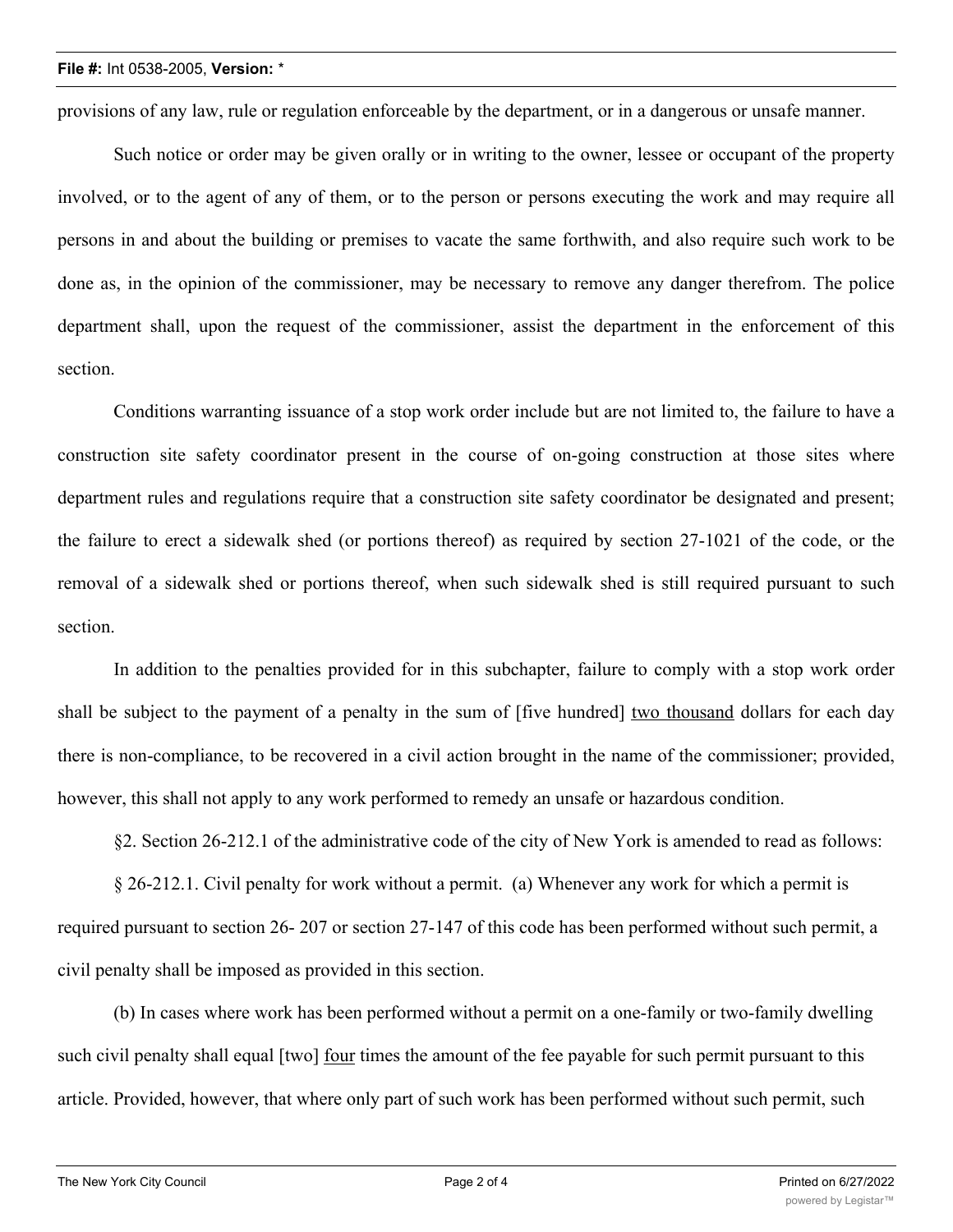### **File #:** Int 0538-2005, **Version:** \*

civil penalty shall be reduced proportionately according to the amount of such work still to be performed at the time a permit is issued. Provided further, however, that such civil penalty shall not be less than [one] five hundred dollars. No civil penalty shall be imposed if the work for which a permit is required was completed prior to the effective date of this section.

(c) In the case of other work performed without a permit, such civil penalty shall be [ten] twenty times the amount of the fee payable for such permit pursuant to this article. Provided, however, that where only part of such work has been performed without such permit, such civil penalty shall be reduced proportionately according to the amount of such work still to be performed at the time a permit is issued. Provided further, however, that such civil penalty shall not be less than five [hundred] thousand dollars. No civil penalty shall be imposed if the work for which a permit is required was completed prior to the effective date of this section.

(d) Such civil penalty and such permit fee shall be payable by the owner of the building on which such work is performed.

(e) Any claim that work described in subdivision (a) of this section was done prior to January first, nineteen hundred eighty-nine shall be supported by an affidavit and supporting data.

(f) No permit shall be issued for any work described in subdivision (a) of this section until the civil penalty assessed pursuant to this section has been paid.

§3. Paragraph 5 of subdivision g of section 26-248 of the administrative code of the city of New York is REPEALED.

§4. Section 26-248 of the administrative code of the city of New York, as last amended by local law number 33 for the year 1991, is amended by adding new subdivisions i and j to read as follows:

i. Violation of stop-work order. Notwithstanding any inconsistent provisions in other subdivisions of this section, any person who shall violate any of the provisions of article 24 of subchapter one of chapter one of title 27 shall be punished by a fine of not more than fifteen thousand dollars for each such violation or by imprisonment not exceeding six months, or by both.